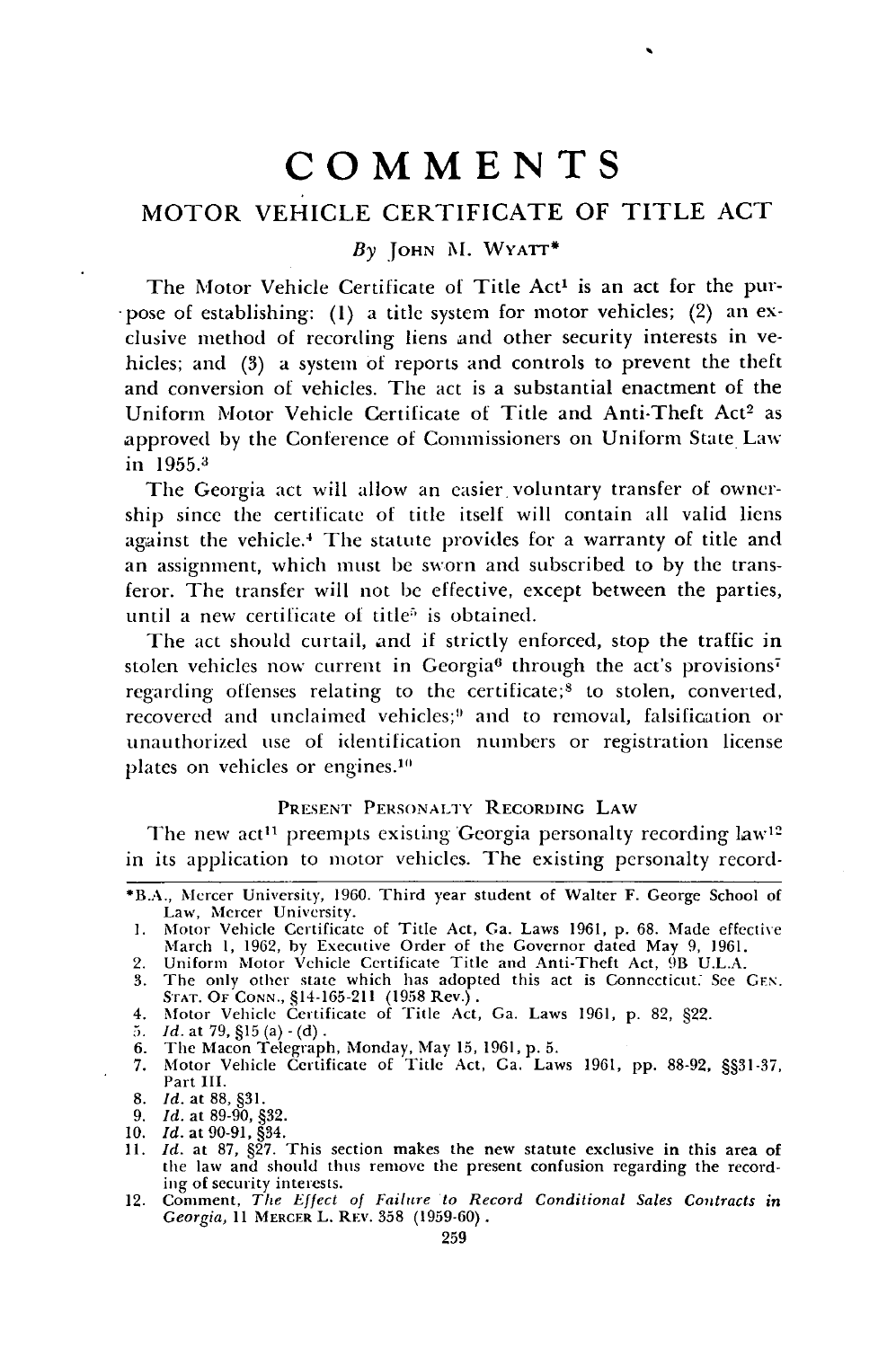ing law provisions which affect motor vehicle transactions encompassed in the new act may be divided into three categories: **(1)** conditional sales, (2) chattel mortgages, and **(3)** liens.

*Conditional sales,* the most used of the three, are governed **by** a 1957 statute<sup>13</sup> providing for recordation in the same manner as chattel mortgages. **If** such instruments are recorded within **30** days, the recordation is effective from the date of execution. The effect of failure to record **". . .** shall be the same as is the effect of failure to record a deed of bargain and sale."'14 The effect of failure to record deeds of bargain and sale is found in cases 15 construing **GA. CODE ANN.** §29-401 **(1952** Rev.) which merely provides that every deed shall be recorded but if not recorded only loses its priority over a subsequently recorded deed from the same vendor. Thus, if the courts construe section **67-1403** as completely including section 29-401, the effect will be that an unrecorded conditional sales contract will be superior to liens created by law.<sup>16</sup>

*Chattel mortgages* are governed by a statute<sup>17</sup> providing for recordation in the county of the mortgagor's residence and if the goods are located in another county, the mortgage must also **be** recorded there. **GA. CODE ANN. §67-109 (1952** Rev.) provides that the effect of failure to record is the same as the effect of failure to record a deed of bargain and sale hence the brief discussion above concerning conditional sales would apply.

*Mechanics liens* for labor and materials expended in repairing or manufacturing personal property are governed **by GA. CODE ANN. §67-2003 (1957** Rev.). That section provides for assertion of such lien **by** either retaining possession of the property or **by** giving credit. These liens are enforced as provided in **GA. CODE ANN.** §67-2401 **(1957** Rev.) and are superior to all liens except liens for taxes and liens of which the mechanic has actual notice. When credit has been given, the lien must be recorded within **30** days after completion of the **job.**

COMPARISON OF THE UNIFORM ACTs OF **1930** AND **1955** For a better understanding of the Georgia act a brief comparison of the Uniform Act<sup>18</sup> with the prior Uniform Act,<sup>19</sup> adopted by at

**<sup>13.</sup> GA. CODE ANN. §67-1403 (1957** Rev.).

<sup>14.</sup> *Ibid.*

**<sup>15.</sup>** See, annotations to **GA. CODE ANN.** §29-401 **(1952** Rev.).

**<sup>16.</sup>** Dictum in Central Bond and Trust Company v. Creede, **103** Ga. **App. 203, 118 S.E.2d** 844 **(1961),** an evidence case citing a real property case, Mackler v. Lahman, **196** Ga. **535 (1), 27 S.E.2d 35** (1943), in connection with admitting conditional sales contract in evidence. **17. GA. CODE ANN. §67-108 (1957** Rev.).

**<sup>18.</sup>** Uniform Motor Vehicle Certificate of Title and Anti-Theft Act, 9B **U.L.A.**

**<sup>19.</sup>** Uniform Motor Vehicle Anti-Theft Act, **11 U.L.A.,** declared obsolete **by** the National Conference of Commissioners on Uniform State Laws in **1945.**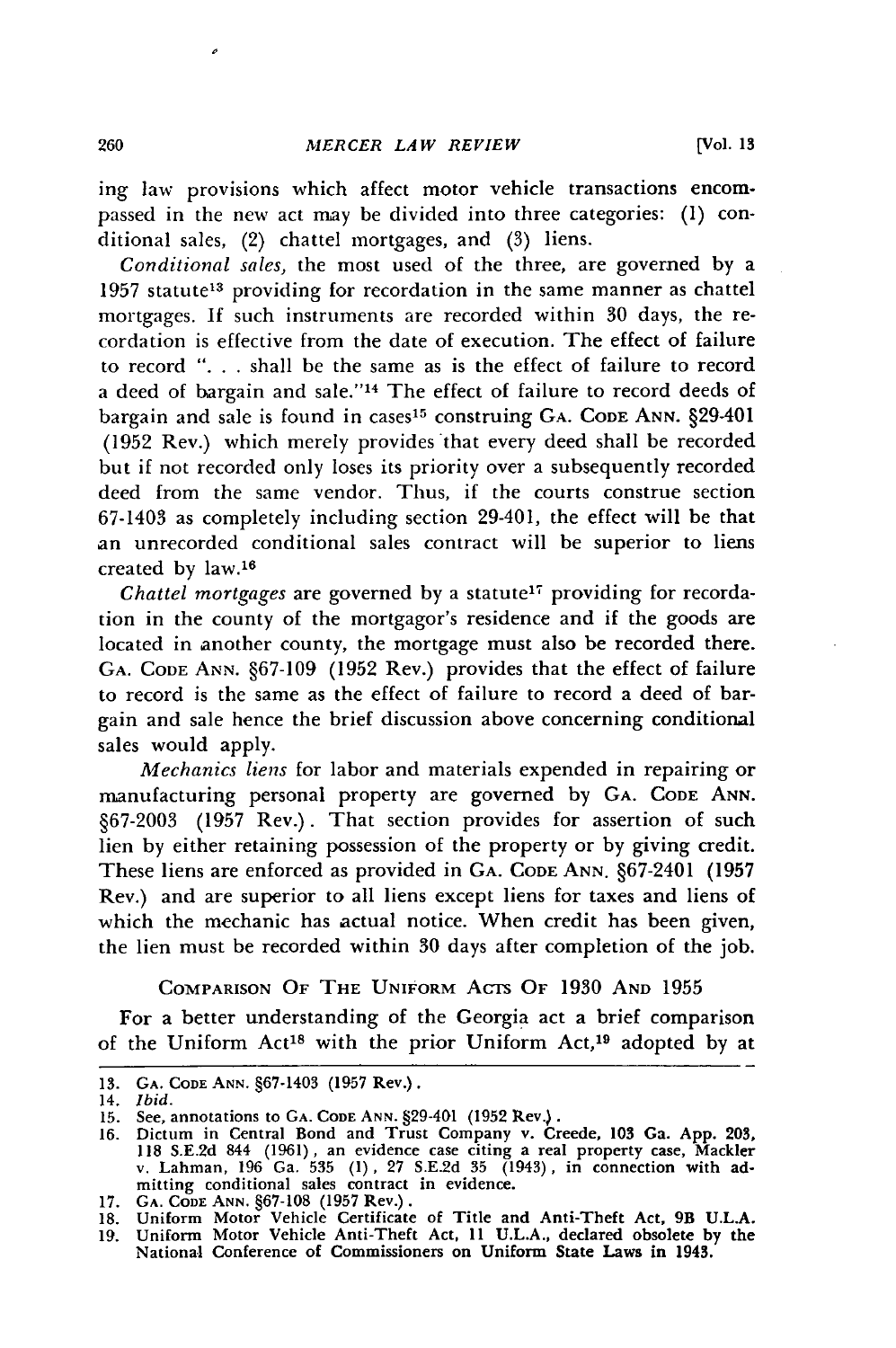#### *COMMENTS*

least six states<sup>20</sup> shows the striking effectiveness and specificity of the current act and especially its attention to security interest. The purpose clause of each shows the basic difference in approach. The 1930 act requires the certificate of title merely to show ownership and facilitate the recovery of stolen or converted vehicles. The 1955 act includes these and extends to **". . .** facilitate vehicle sales and sales financing by simplifying procedures for transfers and the creation and perfection of liens; . . ."<sup>21</sup> and also to protect from undisclosed liens.<sup>22</sup>

While the 1930 act provides for the notation of all liens existent at the time of a transfer of ownership<sup>23</sup> it does not include the specific sections dealing solely with security interests, their creation, transfer and perfection.<sup>24</sup>

In comparing the two Uniform Acts provision **by** provision, the **1955** Act is specific in every detail while the 1930 Act gives general statements, often giving in general, basically the same provision which is spelled out in detail in the **1955** Act.

## **AN** ANALYSIS OF GEORGIA'S AcT

The four parts<sup>25</sup> of the act make a convenient breakdown for discussion. The first part,<sup>26</sup> Definitions and Exclusions, defines words of the act in such a manner as to avoid ambiguity and misinterpretation. It also gives the Commissioner general powers to effectuate the act, and excludes certain vehicles from the operation of the act. Finally it excepts two categories of liens and security interests from the provisions of the act-a statutory lien given to a governmental body and security interest created by a manufacturer or dealer. The last item, exception of the two categories of liens, is of importance in avoiding problems with the sovereign, his right to allow or disallow suit as he pleases and the effect of punitive measures against him. The exception obtainable by a manufacturer or dealer with the accompanying provision allowing a buyer in the ordinary course of trade to take free of such a security interest is in line with the Uniform Conditional Sales Act<sup>27</sup> and may be a signpost toward future Georgia legislation.

<sup>20.</sup> Delaware, Idaho, Illinois, Nevada, New Mexico, North Dakota and Utah.

<sup>21.</sup> Uniform Motor Vehicle Certificate of Title and Anti-Theft Act, p. 235, Commissioner's Prefatory Note, No. 1.

<sup>22.</sup> *Id.* at 235, No. 2.

<sup>23.</sup> Uniform Motor Vehicle Anti-Theft Act, §5-6.

<sup>24.</sup> Uniform Motor Vehicle Certificate of Title and Anti-Theft Act, §21-5.

<sup>25.</sup> Ga. Laws 1961, p. 68, Part 1, Definitions and Exclusions §1-5; Part II Certificate of Title §6-30; Part III Offense Provisions §31-7; Part IV Implementation Provisions for Previously Registered Vehicles. 838-48.

<sup>26.</sup> *Id.* Part I, §1-5.

<sup>27.</sup> Uniform Conditional Sales Act, §9, 2 U.L.A. **15.**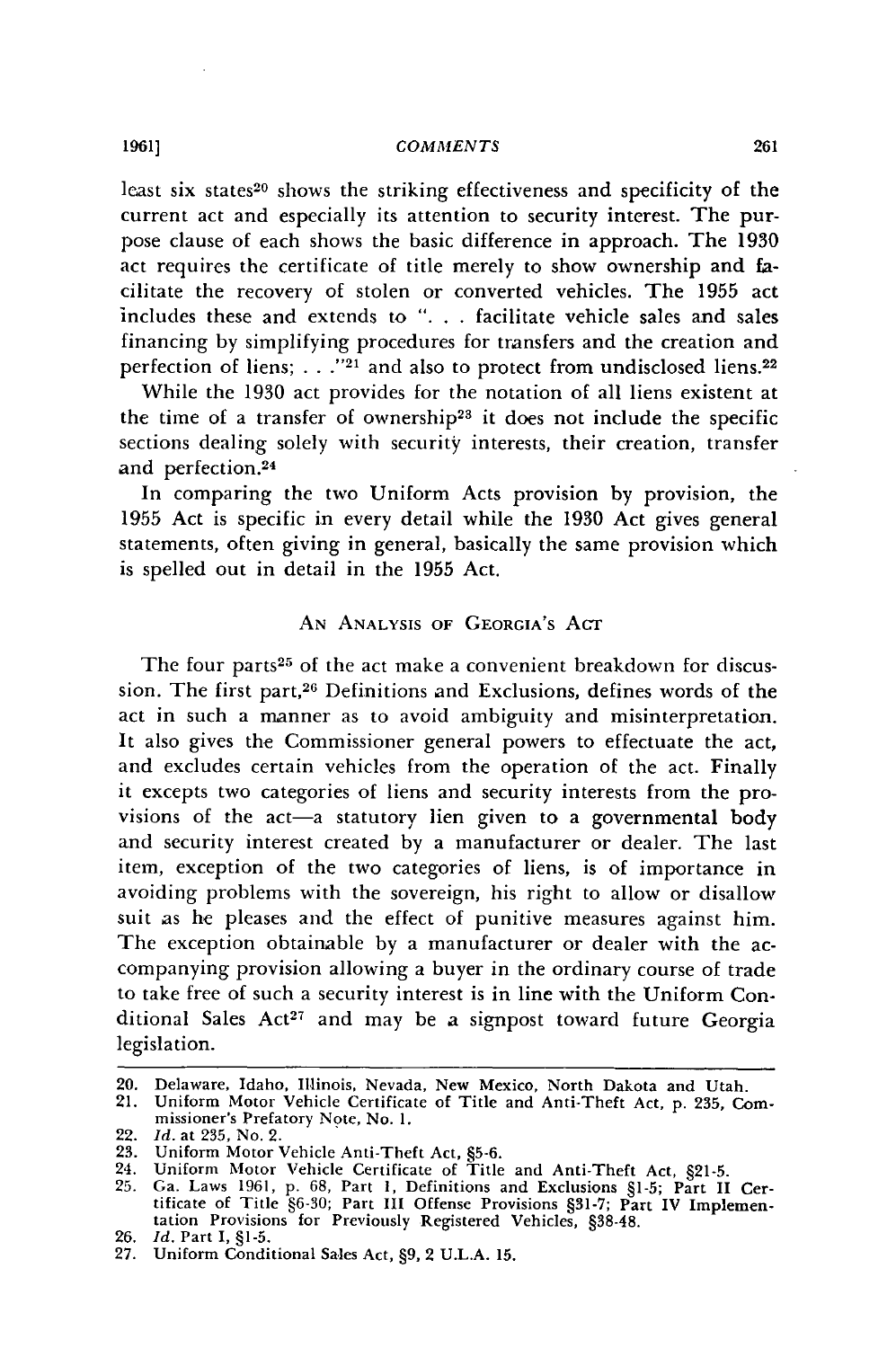#### *MERCER LAW REVIEW*

In the second part,<sup>28</sup> Certificates of Title, the meat of the act is reached-the lien and security interests provisions. After requiring the certificate, specifying an application and its contents, and examination and issuance of records, the provisions begin to relate to liens. The certificate shall contain "the names and addresses of any lien holders, in the order of priority **.... ,29** Photographic or photostatic copies may be provided for in such manner as the Commissioner deems expedient, and a record shall be maintained by title number, identifying number of the vehicle, alphabetically by owner's name, the tag number, or by any other means the Commissioner requires.30 "A certificate of title issued by the Commissioner is pima facie evidence of the facts appearing on **it,'31** therefore any purchaser shall have notice of all liens on the vehicle from the certificate of title itself. To ensure the correctness of the lien statements thereon, the certificate shall be delivered to the first lien holder<sup>32</sup> who, if it is correct, shall then forward it to the next, $33$  and so on down the line. A further control is the provision for refusal to issue a certificate<sup>34</sup> if the application contains false or fraudulent statements or if there is a failure to provide information.

In a transfer of ownership,<sup>35</sup> other than to a dealer, a sworn and subscribed to assignment and warranty of title, which will be provided on the certificate, must be executed at the time of delivery of the vehicle and even then the transfer is not effective, except between the parties, until a new certificate of title is obtained. The. purchaser acquires no right, title, or interest in the vehicle unless he obtains the duly transferred certificate of title from the transferor. A transfer to a dealer<sup>36</sup> need not be accompanied by an application for a new certificate. The dealer may transfer the vehicle by a further assignment and warranty of title on the same certificate, then his vendee must comply with the above discussed rules and regulations.

Upon a transfer by operation of law,<sup>37</sup> the above applies plus an affidavit by the repossessing lien holder to the effect that the owner's interest was terminated by the terms of the security agreement which must accompany the application for a new certificate. A special provi-

<sup>28.</sup> Ga. Laws 1961, **pp.** 73-88. Part II, §6-30.

<sup>29.</sup> *Id.* at **76, §1 I** (a) (3).

<sup>30.</sup> *Id.* at **75, § 10.**

<sup>31.</sup> *Id.* at 77, **§11** (c). **32.** *Idl.* **at 77, §** 12 **(b) .**

**<sup>33.</sup>** *Id.* at *85,* §22 (c) **.** 34. *Id. at 78,* **§13** (c) **k (d** .

**<sup>35.</sup>** *ld.* at **78, §15S(a) - (e) .**

<sup>36.</sup> *Id.* at 79, §16.

<sup>37.</sup> *Id.* at **80,** §17.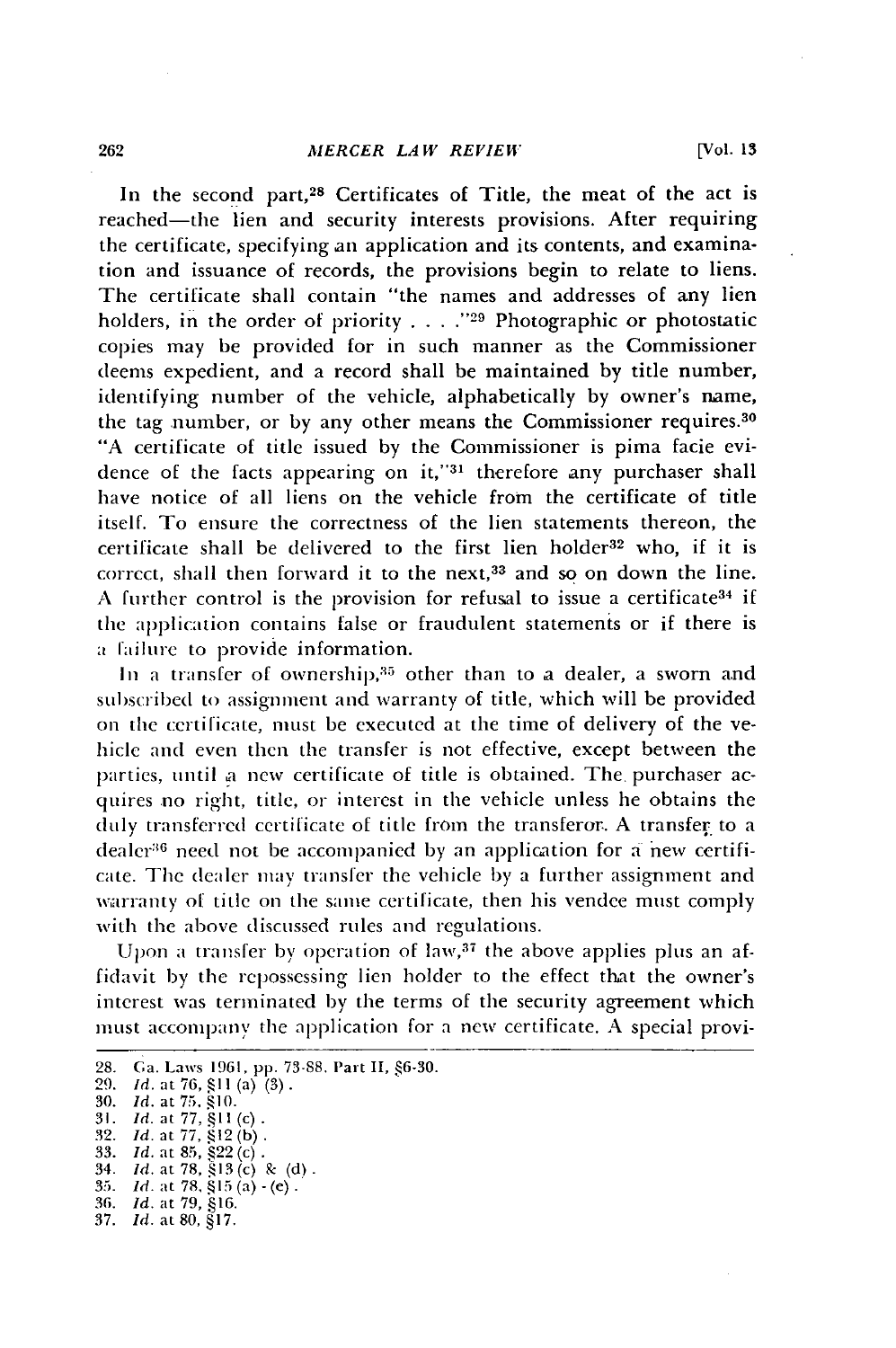#### *COMMENTS*

sion has been made for transfer by inheritance,<sup>38</sup> requiring, in addition to a regular application for a new certificate, either a certified copy of the will, letters of administration, or if no administration, an affidavit to the effect that the estate is not indebted and that the surviving spouse and the heirs have agreed to this disposition of the vehicle.

A security interest is perfected<sup>39</sup> from the time of delivery of the application for a certificate containing the name and address of the lien holder, the date of the lien, the required fee and the old certificate, if any. If this is done within ten days of the creation of the security interest, perfection dates from creation. A problem could arise here concerning security interests created while a prior interest is being processed by the Commissioner were it not for the provision requiring the old certificate to accompany the application for a new certificate noting the lien.40 This seems to place Georgia in the group of states which eliminates local recording and makes the liens noted on the certificate constructive notice thereof.41 This impression is strengthened by the provision<sup>42</sup> making such notation the exclusive method of perfecting and giving notice of security interests in vehicles within the act.

The validity and perfection of foreign liens is provided for in section 21 (c) **43** of the act. The section provides for continuance of perfection for six months and if it is noted on a valid foreign certificate of title the lien continues in Georgia and is transferred to the Georgia certificate. A valid lien from a state without a certificate of title act may be perfected under Georgia law within the six months period and dates from issuance of the Georgia certificate, but, if not perfected within the six months, the lien dates from the time of actual perfection.

Part three of the act is Offence Provisions,<sup>44</sup> providing for offences to the certificate, reports of stolen, converted, recovered, or unclaimed vehicles, engine number and tag offences and the penalties therefor. The report provisions<sup>45</sup> are important in locating abandoned vehicles,

<sup>38.</sup> *16.* at 81, §17(d).

<sup>39.</sup> **Id.** at 83, §21.

<sup>40.</sup> *Id.* at 85, §22.

<sup>41.</sup> Comment, *The Impact of Automobile Certificate of Title Laws on Ownership and Encumberances,* 36 **MINN.** L. Rrv. *77,* 84, note 51 (1951). The com- ment also discusses the approach of two other groups of states having certificate of title acts: **(1)** those requiring liens to be noted whenever there is a transfer of ownership; and (2) those requiring all liens to be noted; but, is constructive notice in neither case.

<sup>42.</sup> Ga. Laws 1961, p. 87, §27.

<sup>43.</sup> *Id.* at 84, §21 (c).

<sup>44.</sup> *Id.* at **88, §31-7.** 45. *Id.* at **89, §32.**